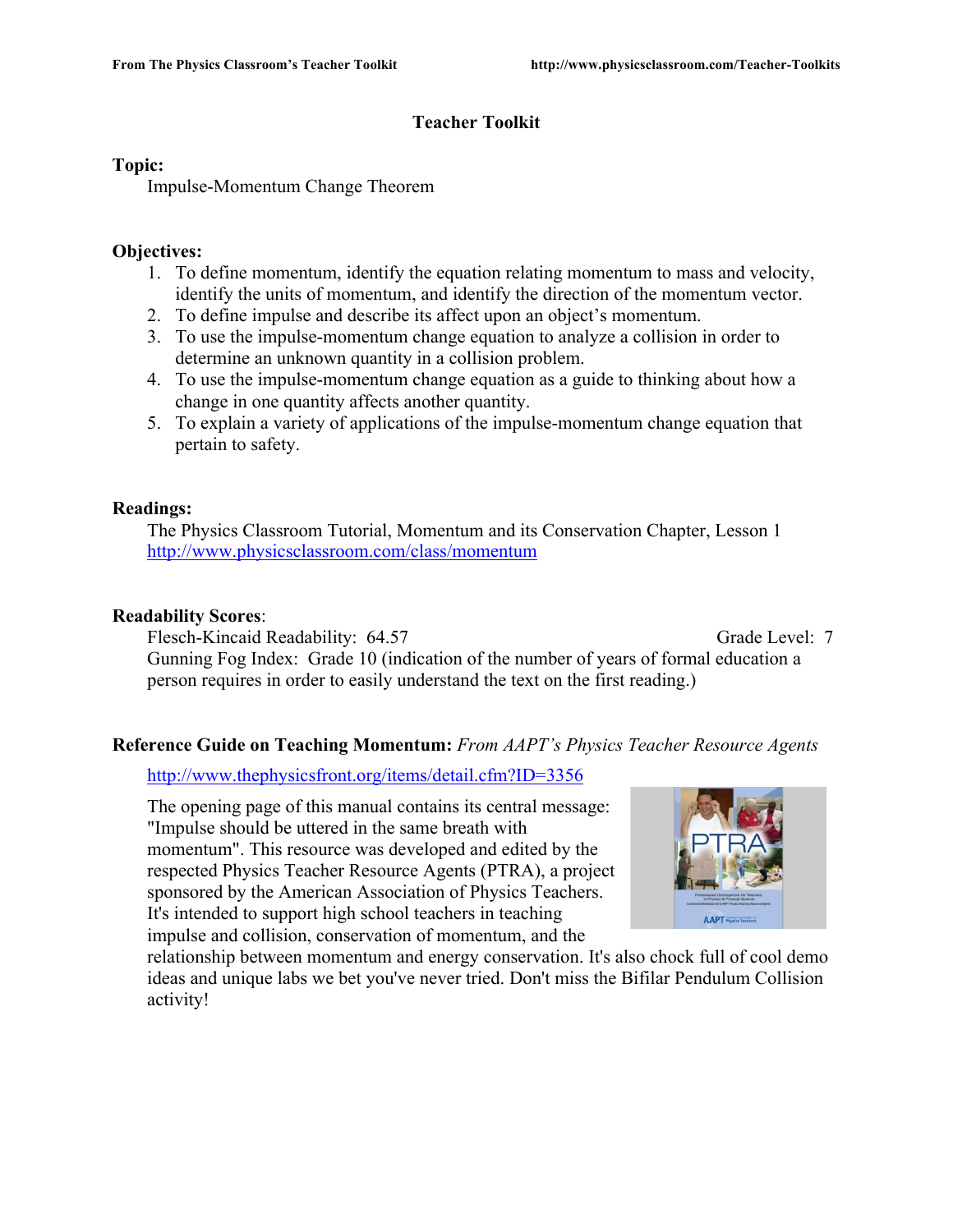#### **Interactive Simulations:**

1. PhET Collision Lab *Interactive Simulation*

#### http://phet.colorado.edu/en/simulation/collision-lab

Investigate simple collisions in one dimension or more complex collisions. You can experiment with the number of discs, masses, and initial conditions. The simpler 1D simulation allows beginners to explore what "elasticity" means, while the 2D sim lets them apply the Law of Conservation of Momentum to solve problems. One really

nice feature is the ability to vary the elasticity to see how this factor affects changes in mechanical energy. For beginning learners, we recommend this student guide, developed by HS teacher Chris Bires to accompany Collisions in 1D: http://phet.colorado.edu/en/contributions/view/3331

#### 2. Egg Drop Interactive Physics Interactive Physics Interactive

#### http://www.physicsclassroom.com/Physics-Interactives/Momentum-and-Collisions/Egg-Drop

The Egg Drop Interactive provides a virtual egg drop activity. Learners can vary the mass of the egg that is dropped, the height from which it is dropped, and the surface onto which it is dropped. The egg drop is simulated and the result is displayed. The impulse-momentum change theorem is used to show how the force is calculated from the egg drop parameters that are selected. The Interactive provides an eggcellent demonstration of how alterations in one variable affect another variable. It comes with and

exercise page that guides students through the Interactive with an exercise in sciencereasoning. Written in HTML5; compatible with tablets such as the iPad and Chromebooks, making it a perfect tool for the 1:1 classroom.

#### **Video and Animation:**

1. Physlet Physics: Momentum Illustrations *Java-based Animation Set*

#### http://www.compadre.org/Physlets/mechanics/intro8.cfm

This is a set of 8 focused Java animations that would be ideal warm-ups for introducing momentum and impulse. The set includes "The Difference Between Impulse and Work", "Hard and Soft Collisions and the Third Law", "Microscopic View of a Collision", and "Center of Mass". Each one is accompanied by an explanation of the physics and examples of how to employ the mathematics.



# **The Egg Drop Activity Report Brown & RECKEN**  $\infty$  ${\bf Type~Minkler} \qquad {\bf Gmp~Gukbar}$

: The Difference between Impulse and Work



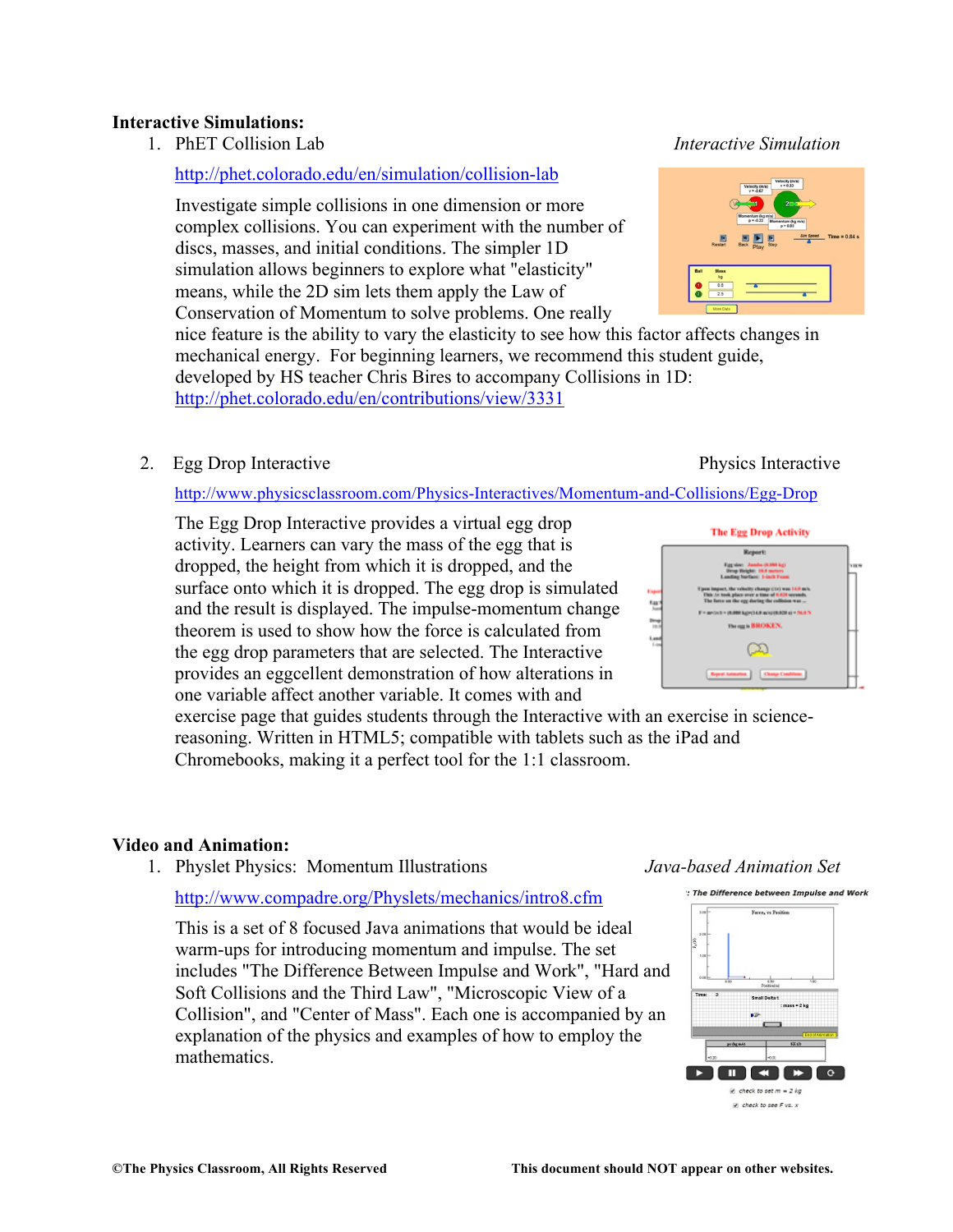2. Physics of Superheroes: Death of Gwen Stacy *5-minute YouTube video*

#### https://www.youtube.com/watch?v=kuVpwjYgvgg

Want to spark a great discussion about the impulse/momentum relationship (and who doesn't?) This 5-minute video features University of Minnesota physics professor Jim Kakalios proving how Spiderman's girlfriend, Gwen Stacy, died. It wasn't because of the "shock of the fall" as the Green Goblin said. It happened because Spidey's webbing caused Gwen to stop too fast from a plummeting descent. Dr. Kakalios uses a combination of humor and math to show how the

scenario can be calculated using the equation  $p = m \cdot v$ . Oh....Spiderman learned from this mistake. In future rescues, he launches himself to match the speed of the falling victims and spreads the impulse of the abrupt stop over time.

3. The Science of Speed: Momentum and Time *5-minute Video*

#### http://www.nsf.gov/news/special\_reports/sos/momentumtime.jsp

This 4.5 minute video sponsored by the National Science Foundation delves into the science behind the SAFER Barrier walls on NASCAR tracks. How do they keep drivers safer in crashes, and what does that have to do with momentum/impulse? "Increasing the collision time from 1/10 of a second to 2/10 of a second may not sound like much, but it decreases the force by up to half," explains UT physics

professor Deandra Leslie-Pelecky. The video also explores how seat belts and the HANS (Head-and-Neck Safety) device help spread out the force of impact and save **lives** 

# 4. Smarter Every Day: Underwater Explosions 6-minute Video https://www.youtube.com/watch?v=Aan-kc-9E3A

Detonating a small explosion in water and recording the event with a Phantom high speed camera offers a unique way to observe impulse and momentum in a fluid. Author/host is mechanical engineer Destin Sandlin, who provides not just breathtaking video, but also backs it up with diagrams and relevant equations. Don't expect your beginning students to tackle the math. *Expected takeaways*: 1) Most explosions begin as an isolated system, but become non-isolated as the

The Science of Sp





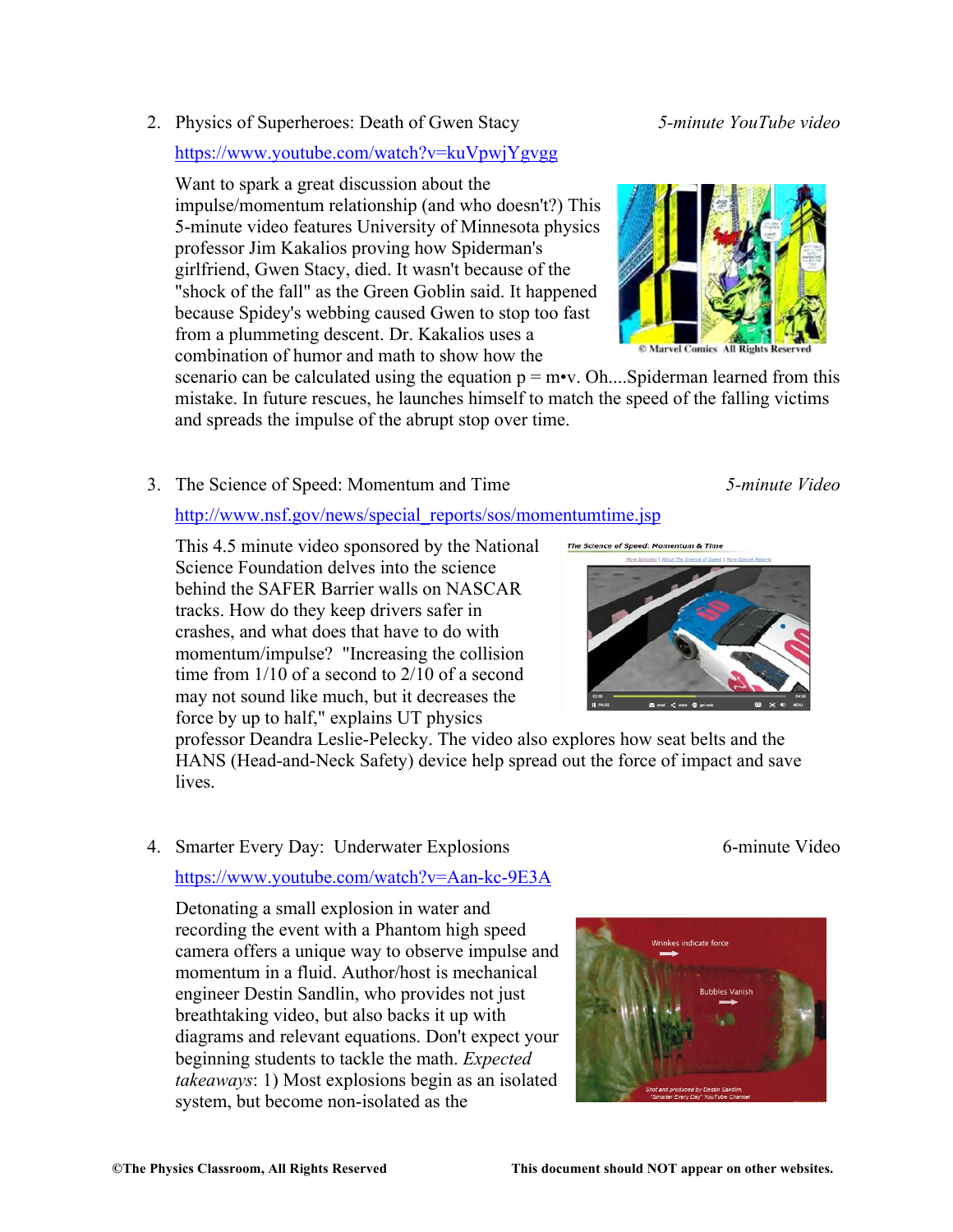containment structure fails upon detonation, and 2) The physics of explosions can be complex - involving impulse/momentum, energy conversion, and rapid pressure change.

5. LivePhoto Physics *Video Clip Collection*

http://livephoto.rit.edu/LPVideos/carts\_CoM/

This resource consists of six short Quicktime videos of a cart moving from left to right colliding with a stationary cart. Mass is varied in each video so that three elastic collisions and three inelastic collisions are depicted. The videos were developed for computer analysis in introductory physics classrooms. Each video is 10-30 frames in



length and may be viewed in step motion or real-time. Position and time data may be measured and collected by using video-analysis software.

#### **Labs and Investigations:**

- 1. The Physics Classroom, The Laboratory, Being Impulsive About Momentum Students use motion detectors and force probes to gather data and compare values of the impulse and momentum change of an object.
- 2. The Physics Classroom, The Laboratory, Balloon Toss Students use a balloon toss activity to investigate the effect of mass, collision time, and velocity change upon the collision force.
- 3. The Physics Classroom, The Laboratory, Rebounding versus Sticking Students use a motion detector and a force probe to compare value of impulse and momentum change for elastic and inelastic collisions.

Link: http://www.physicsclassroom.com/lab#mom

#### **Classroom Demonstration:**

1. Flinn Scientific: Bouncing with Momentum Classroom Demonstration

http://www.flinnsci.com/media/1167851/ps10871.pdf

This activity can be done as a teacher demo or as a cooperative learning exercise. Students will place a ping-pong ball on top of a minibasketball, then simultaneously drop both balls. The mini-basketball, having more momentum, will hit the floor and rebound upwards…..colliding into the ping-pong ball. When the balls collide, the momentum of the basketball is imparted to the ping-pong ball. The resource includes sample data tables.

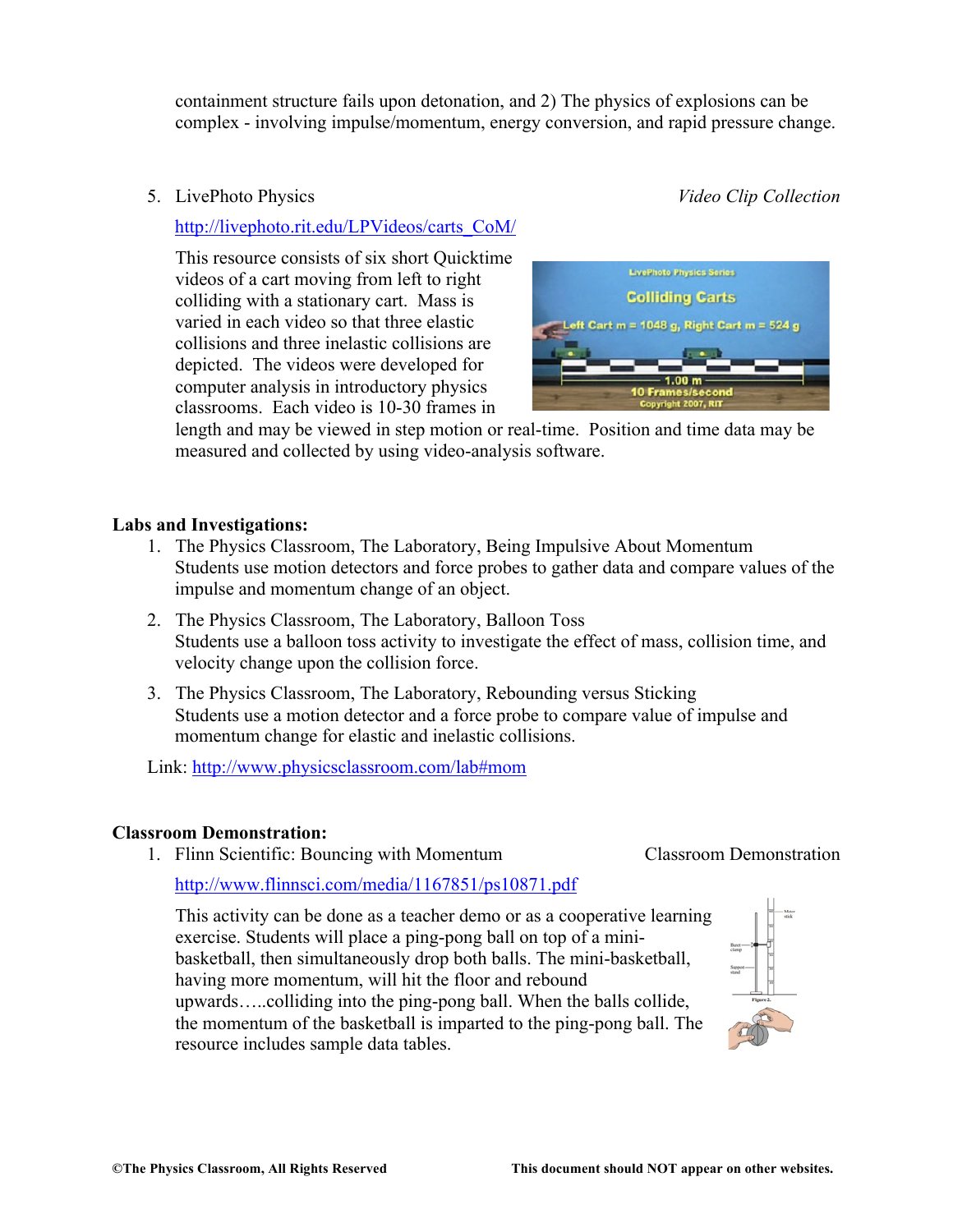#### **Minds On Physics Internet Modules:**

The Minds On Physics Internet Modules are a collection of interactive questioning modules that target a student's conceptual understanding. Each question is accompanied by detailed help that addresses the various components of the question.

- 1. Momentum and Collisions module, Ass't MC1 Momentum
- 2. Momentum and Collisions module, Ass't MC2 Impulse and Momentum Change
- 3. Momentum and Collisions module, Ass't MC3 Impulse-Momentum Change Variables

Link: http://www.physicsclassroom.com/mop

#### **Concept Building Exercises:**

- 1. The Curriculum Corner, Momentum and Collisions, Momentum, Impulse and Momentum Change
- 2. The Curriculum Corner, Momentum and Collisions, Controlling a Collision
- 3. The Curriculum Corner, Momentum and Collisions, Simple Computations with Impulse = Momentum Change

Link: http://www.physicsclassroom.com/curriculum/momentum

#### **Problem-Solving Exercises:**

1. The Calculator Pad, Momentum and Collisions, Problems #1 - #11

Link: http://www.physicsclassroom.com/calcpad/momentum/problems

#### **Science Reasoning Activities:**

- 1. Marshmallow Launcher
- 2. Air bag Inflation and Passenger Safety Link: http://www.physicsclassroom.com/reasoning/momentum

# **Real Life Connections:**

1. Understanding Car Crashes – It's Basic Physics Video and Teachers Guide

https://www.youtube.com/watch?v=yUpiV2I\_IRI

This 22-minute video goes behind the scenes at the Insurance Institute for Highway Safety to give students an up-close look at the physics of car crashes. Using a series of vehicle maneuvers on test tracks plus high-resolution film of vehicle crash tests, the video explores the relationship between crash forces and inertia, momentum/impulse, and more. The narrator, Griff Jones, is a high school

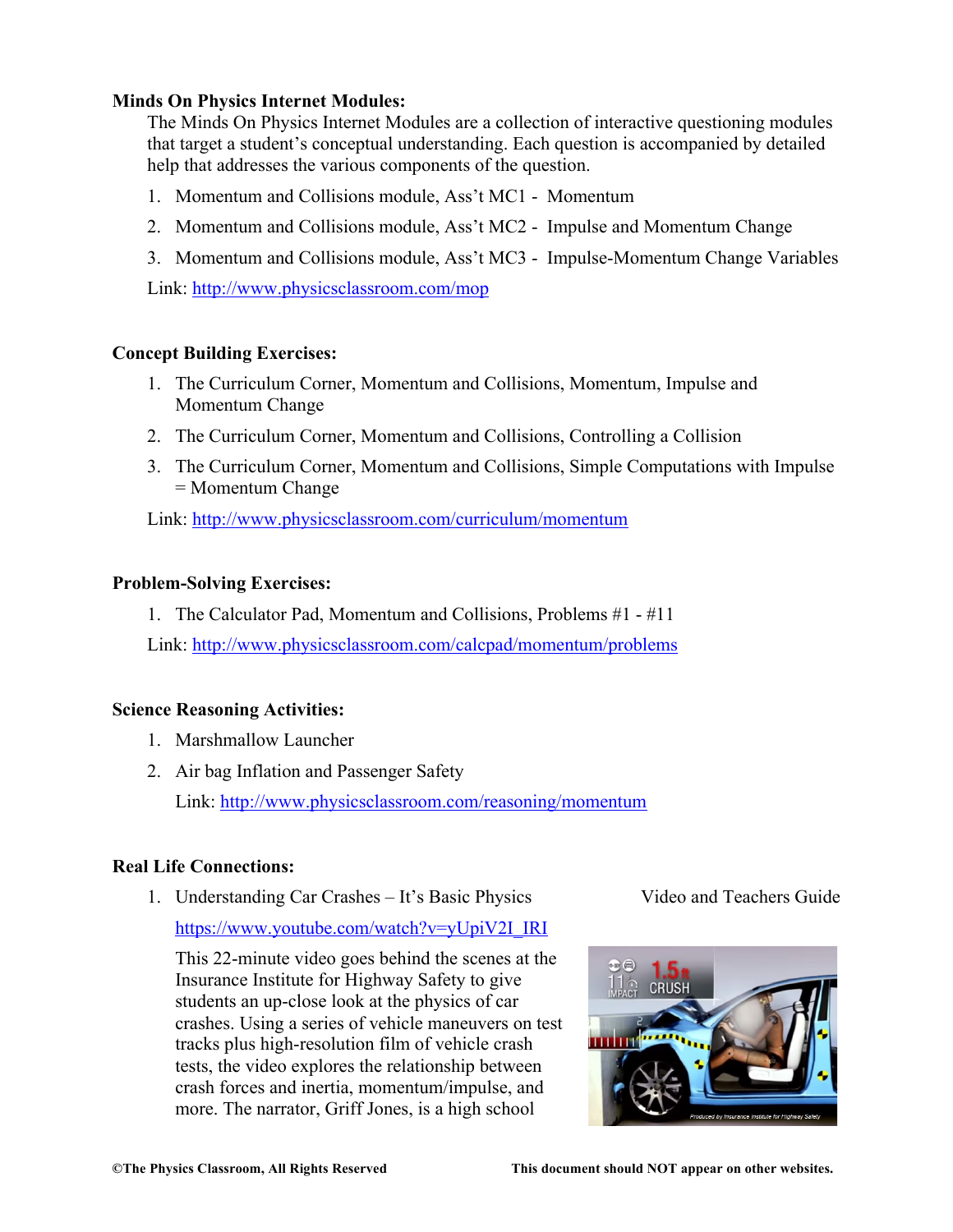physics teacher who makes the topics come to life in a manner easily comprehensible to teenagers. For a complete Teacher's Guide, click here: Understanding Car Crashes - Teachers Guide

#### 2. Problem-Based Learning: Collision Investigation Classroom Activity

http://pbl.ccdmd.qc.ca/resultat.php?action=clicFiche&he=1050&afficheRecherche=99& IDFiche=150&endroitRetour=99&lesMotsCles=collision

PBL (Problem-Based Learning) activity for introductory physics relating to conservation of momentum, frictional force, and kinetic energy. This scenario involves a crash where a small car is struck broadside by a vehicle of



more than double its mass. Students have the task of determining whether either driver engaged in reckless driving. To solve the problem, students work cooperatively to determine the coefficient of friction on the roadway, velocity of each vehicle at the time of the crash, and velocity of the vehicles prior to braking. They will use a combination of strategies: Work-Energy Theorem and kinematic equations.

#### **Common Misconceptions**

1. Terminology - Force, Impulse, Momentum, Momentum Change, Velocity Change

Students clearly need more time than instructors perceive that they need in order to internalize and distinguish between the many concepts associated with impulse and momentum change. Inevitably, two terms with entirely different meaning will become equated with one another and used interchangeably. For instance, a student might think that impulse is the same as force and not be able to identify force as one of two quantities that comprise the concept of impulse (time being the other). Similarly, a student might confuse velocity change with momentum change, thinking that they are one in the same concepts. As always, direct questioning and lots of practice is important to help students learn to appropriately use the terms in context. And of course, The Physics Classroom believes that the Minds On Physics Internet Modules excels at helping students to identify their incorrect conceptions and work towards conceptual change.

2. Rebounding Collisions are Safer than Inelastic Collisions

A common thought-provoking questions goes something like this: If a car were to have a collision with a wall, would the driver and passengers be safer if the car crumpled as a result of the collision or rebounded as the result of the collision? Most students resort to the false conclusion that a rebounding collision is safer. After all (so their logic goes), the car is totally ruined in a crumpled up collision. It takes some time to convince students that cars are designed to crumple and not rebound in order to reduce the force on the passengers. The car may be totaled but the passengers are not. The use of some simple numbers and calculations is particularly effective presentation. See the Controlling a Collision in the Concept Building Exercises above.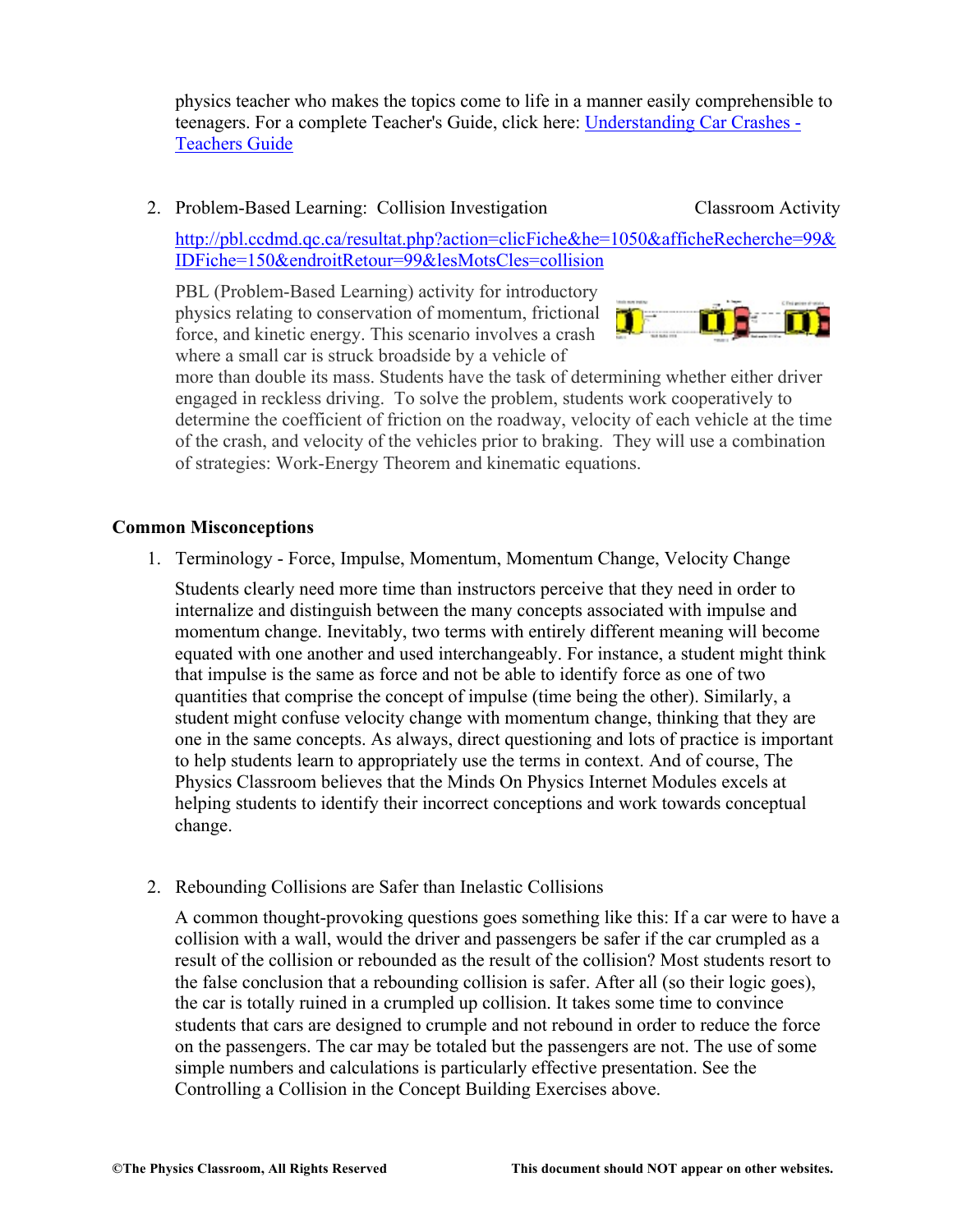**Standards:**

# **A. Next Generation Science Standards (NGSS) – Grades 9-12**

# **Performance Expectations – Motion and Stability: Forces and Interactions**

- **• HS-PS2-3** Apply scientific and engineering ideas to design, evaluate, and refine a device that minimizes the force on a macroscopic object during a collision.
- **• HS-PS2-2** Use mathematical representations to support the claim that the total momentum of a system of objects is conserved when there is no net force on the system.

# **Disciplinary Core Ideas – Grades 9-12 Forces and Motion**

**• HS-PS2.A.ii** Momentum is defined for a particular frame of reference; it is the mass times the velocity of the object.

# **Crosscutting Concepts**

# **Systems and System Models – Crosscutting Concept #4**

- When investigating or describing a system, the boundaries and initial conditions of the system need to be defined and their inputs and outputs analyzed and described using models.
- Models can be used to predict the behavior of a system, but these predictions have limited precision and reliability due to the assumptions and approximations inherent in models.
- Models (e.g., physical, mathematical, computer models) can be used to simulate systems and interactions – including energy, matter, and information flows – between and within systems at different scales.

# **Stability and Change – Crosscutting Concept #7**

- Much of science deals with constructing explanations of how things change and how they remain stable.
- Systems can be designed for greater or lesser stability.
- Change and rates of change can be quantified and modeled over very short or very long periods of time. Some system changes are irreversible.

# **Science and Engineering Practices**

# **Practice #1: Analyzing and Interpreting Data**

**•** Analyze data using computational models in order to make valid and reliable scientific claims.

# **Practice #2: Developing and Using Models**

- **•** Develop and use a model based on evidence to illustrate the relationships between systems or between components of a system.
- **•** Use a model to provide mechanistic accounts of phenomena.

# **Practice #3: Planning and Carrying Out Investigations**

• Plan and conduct an investigation individually and collaboratively to produce data to serve as the basis for evidence, and in the design: decide on types, how much, and